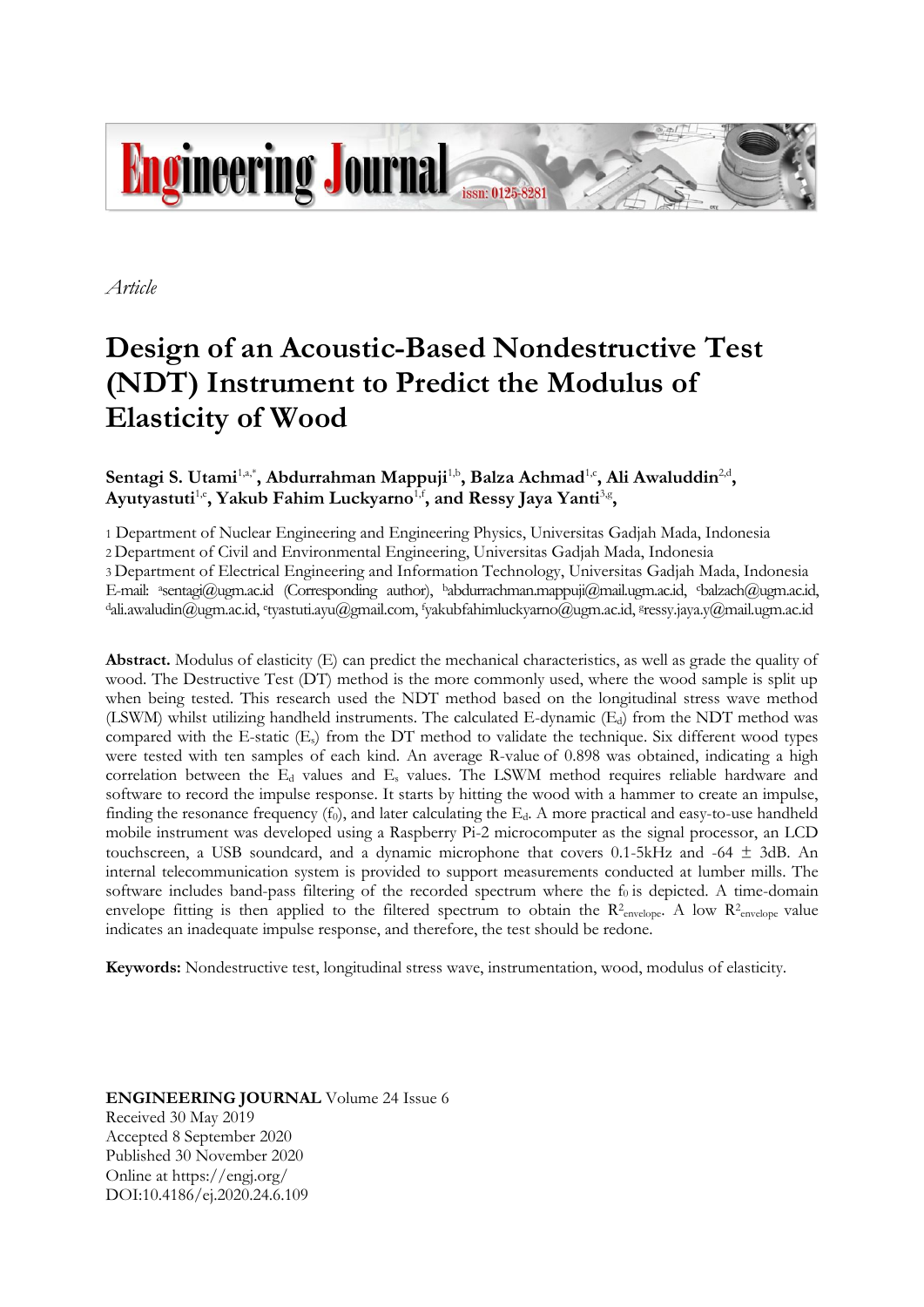## **1. Introduction**

Indonesia is one of the top wood exporters in the world, being a country with a forest cover of 46.33% or 88.17 million ha of the forest [1]. According to the data from World's Richest Countries in 2015, Indonesia exported 3.2% of the world's wood exports, an equivalent of \$4 billion, and also ranked seventh among the top wood exporters [2]. This number has increased by 0.3% compared to the amount in 2014 [3]. Therefore, wood is an essential commodity in Indonesia. The wood's quality is classified by using a grading system, one of which relies on the modulus of elasticity (E) value to predict the mechanical characteristics of the wood. Knowing this characteristic is critical when it is used as a construction material. A typical wood grading technique is using a qualitative method by visual inspections. This method is not accurate since the wood of a tree used for lumber can vary, and the properties of every tree are not homogeneous.

The quantitative method provides more accurate grading. It involves a few rigorous procedures that are sometimes complex and causes the assessment to be slower in some cases. The Indonesia National Standard number 7973-2013 that was published regulates a grading system standard for assessing the wood quality [4]. The elasticity constant is a vital mechanical property parameter of wood and reflects the resistance to deformation under external forces [5].

There are two methods for measuring E, i.e., destructive evaluation and nondestructive evaluation. The destructive evaluation involves some samples to be destroyed as a representation of the whole population member using a grading machine [6]. It also uses some complex measuring instruments, which lead to a slow evaluation process. The most significant disadvantage of the destructive method is that the remaining wood sample can no longer be used since it has been intentionally broken apart during the test. The modulus of elasticity measured will be labeled as E-static (Es).

Nondestructive test (NDT) to predict E-dynamic  $(E_d)$ has been developed. For wood, there are some nondestructive evaluation methods, i.e., static bending, transverse vibration, and longitudinal stress wave [6]. This research proposed an NDT method based on the Longitudinal Stress Wave Method (LSWM). It developed a more practical and easy-to-use handheld instrument that enables the grading process to be done at the location where the wood is being sold or at the lumber mill (not necessarily in a laboratory).

The LSWM method requires reliable hardware and software to record an impulse response created by hitting the wood with a hammer, followed by finding the resonance frequency  $(f_0)$ , and then calculating the E<sub>d</sub>. The results of the  $E_s$  and  $E_d$  are then compared to ensure the LSWM test is a reliable method. Furthermore, a technique to check the quality of the impulse response was introduced in the software. This step is required since there is a possibility that the recorded signal obtained from the LSWM contains a large portion of noises.



Fig. 1. The preliminary study of LSWM for predicting the  $E_d$  of wood.

Noises are due to the presence of background noise, a poor impulse sound produced by the tapper (hammer), and the sound from the friction between the wood and the supporting system.

# **2. Method to Validate the Use of LSWM in Predicting E<sup>d</sup>**

The LSWM for predicting the  $E<sub>d</sub>$  of wood is based on acoustic measurements with the steps shown in Fig. 1. Tested timbers are placed on a simple supporting structure, and an impulse is produced by giving an impact at one of the end using a hammer. The tap method using an impulse sound was feasible not only for small beams but also for commercial size construction lumber in obtaining their Young's moduli [7].

A longitudinal sound wave will propagate through the wood, and the impulse response is recorded at the other end. The recording tools are a BSWA type MPA-201 microphone supported by a BSWA-Tech signal conditioner and connected to a notebook. The signal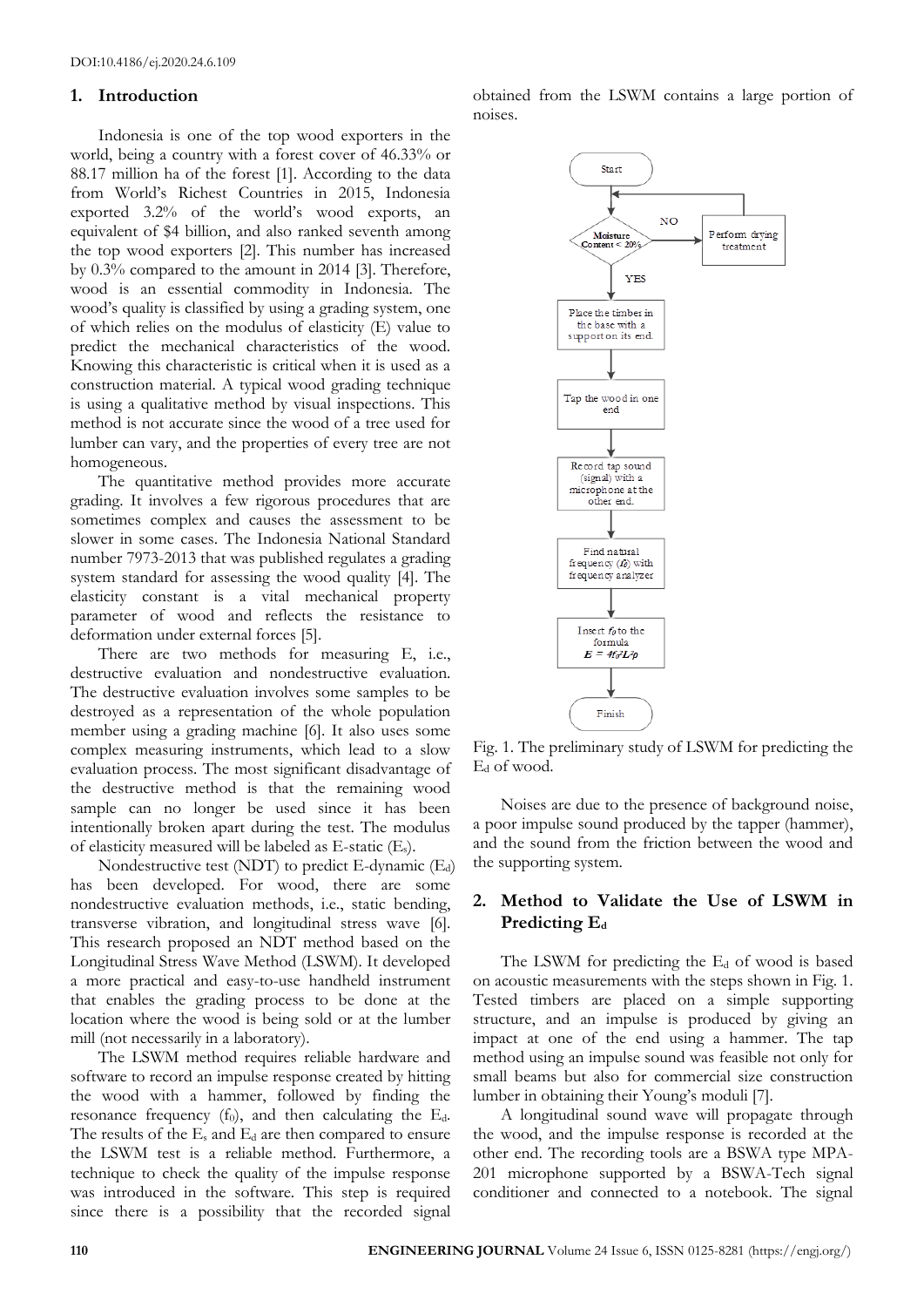processing software was Cool Edit Pro 2.0, Yoshi masa Real-Time Analyzer, and Matlab.

| <b>Types of Wood</b> | Dimension<br>(cm)        | Density<br>$(kg/m^3)$ |
|----------------------|--------------------------|-----------------------|
| Sukun                | $120 \times 12 \times 6$ | 400                   |
| Munggur              | $120 \times 12 \times 6$ | 500                   |
| Mahogany             | $120 \times 12 \times 6$ | 700                   |
| Teak                 | $120 \times 12 \times 6$ | 750                   |
| Sonokeling           | $120 \times 12 \times 6$ | 800                   |
| Acacia               | $120 \times 12 \times 6$ | 900                   |

Table 1. Description of the wood tested.

Another set of devices for this preliminary research to prove the reliability of the LSWM test consisted of a microphone plugged into a 3.5-inch resistive touchscreen display and the N-tier application architecture for implementing software as the interface to read the resonant frequency observed. In digital signal processing, it is vital to spend more time examining issues of sampling [8]. The sampling theorem stated that a bandlimited signal could be precisely reconstructed if it is sampled at a rate at least twice the maximum frequency component in it. The sampling frequency and overall observation interval are equal to 1kHz and 3s, respectively [9].

The measurement starts by checking the moisture content of the wood, which was expected to be less than 20%. There are 60 samples of wood in total, with the types (common name in Indonesia), dimensions, and densities provided in Table 1. Sonokeling (D. latifolia) and Mahogany (S. mahogany) had the best acoustical properties, ultrasonic wave velocity, and ratio of wood stiffness to wood density among the others [10].

The E calculation (both for E<sub>s</sub> and E<sub>d</sub>) does not depend on the existence of a wood knot. The quantitative evaluation of knots will be accomplished by measuring ∆*f*, where ∆*f* shows the difference of resonance frequency between the sample that contains a knot and the clear sample [11]. The frequency spectrum of the recorded impulse response, of the tapped wood using the settings above, was analyzed. The spectrum contains both fundamental and resonance frequencies. The fundamental frequency (the lowest frequency with the highest magnitude) value is then used to obtain the E<sup>d</sup> value, according to the formula [12]:

$$
E_d = 4f_0^2 L^2 \rho \tag{1}
$$

where  $f_0$  is the fundamental resonant frequency, L is the length, and  $\rho$  is the density of the wood. The wood with higher density and stiffness passes longitudinal stress waves with greater velocity [13]. One of the spectra from the longitudinal stress wave signals recorded of Mahogany woods is shown in Fig. 2 [14] [15]. Using the signal processing tools, the estimated  $f_0$  was calculated an is shown as 1.48kHz with a magnitude of -76.58 dB).

After the  $E_d$  values of all samples were measured, the samples were brought to the Structure Laboratory at the Department of Civil Engineering to be tested for the E values using the Destructive Method. Tools and procedures of the modulus of elasticity static (Es) values followed the ASTM D143-94 [16].



Fig. 2. The mahogany #1 sample obtained from a previous study [15].

Table 2. The coefficient of determination  $\mathbb{R}^2$  for the relationship between E<sup>d</sup> and Es*.*

| Wood<br>Type | Scientific<br>Name                             | $\mathbf{R}^2$ | Freq. Range<br>of $f_0$ (Hz) |
|--------------|------------------------------------------------|----------------|------------------------------|
| Sonokeling   | Dalbergia latifolia<br>$R$ $\alpha \times b$ . | 0.57           |                              |
| Teak         | Tectona grandis<br>$Lf$ .                      | 0.59           | $1300 - 1738$                |
| Sukun        | Artocarpus altilis                             | 0.63           | $1313 - 1477$                |
| Acacia       | Acacia mangium                                 | 0.90           | $1201 - 1616$                |
| Munggur      | Pithecolobium<br>Saman Benth                   | 0.90           | $1164 - 1760$                |
| Mahogany     | Swietenia spp.                                 | 0.95           | $1042 - 1913$                |

The procedure was continued by conducting the NDT for all 60 samples using the steps shown in Fig. 1, the wood went through the  $DT$  to obtain the  $E_s$  values. The values of  $E_d$  and  $E_s$  were compared for each wood type, and R<sup>2</sup> values were obtained to predict the correlation of each wood type, as shown in Table 2. The frequency range of  $f_0$  of the 60 samples studied is also provided. The minimum and the maximum frequencies are 1041.90Hz and 1913.30Hz. The Mahogany wood is the wood with the highest R<sup>2</sup> .

Figure 3 describes the comparison of the five wood types but excluded the Sonokeling wood since the correlation for this specific wood type was already weak. The R<sup>2</sup> for all six wood types in Table 2 are unrelated with their density shown by the Munggur wood with the second-lowest density but having the second-highest R2 value between Ed and Es. The moisture condition varied and intentionally neglected for all wood types. Hence, the experiment results might be related to both moisture and density. It is a consideration that shall be taken into account in the future when conducting similar experiments.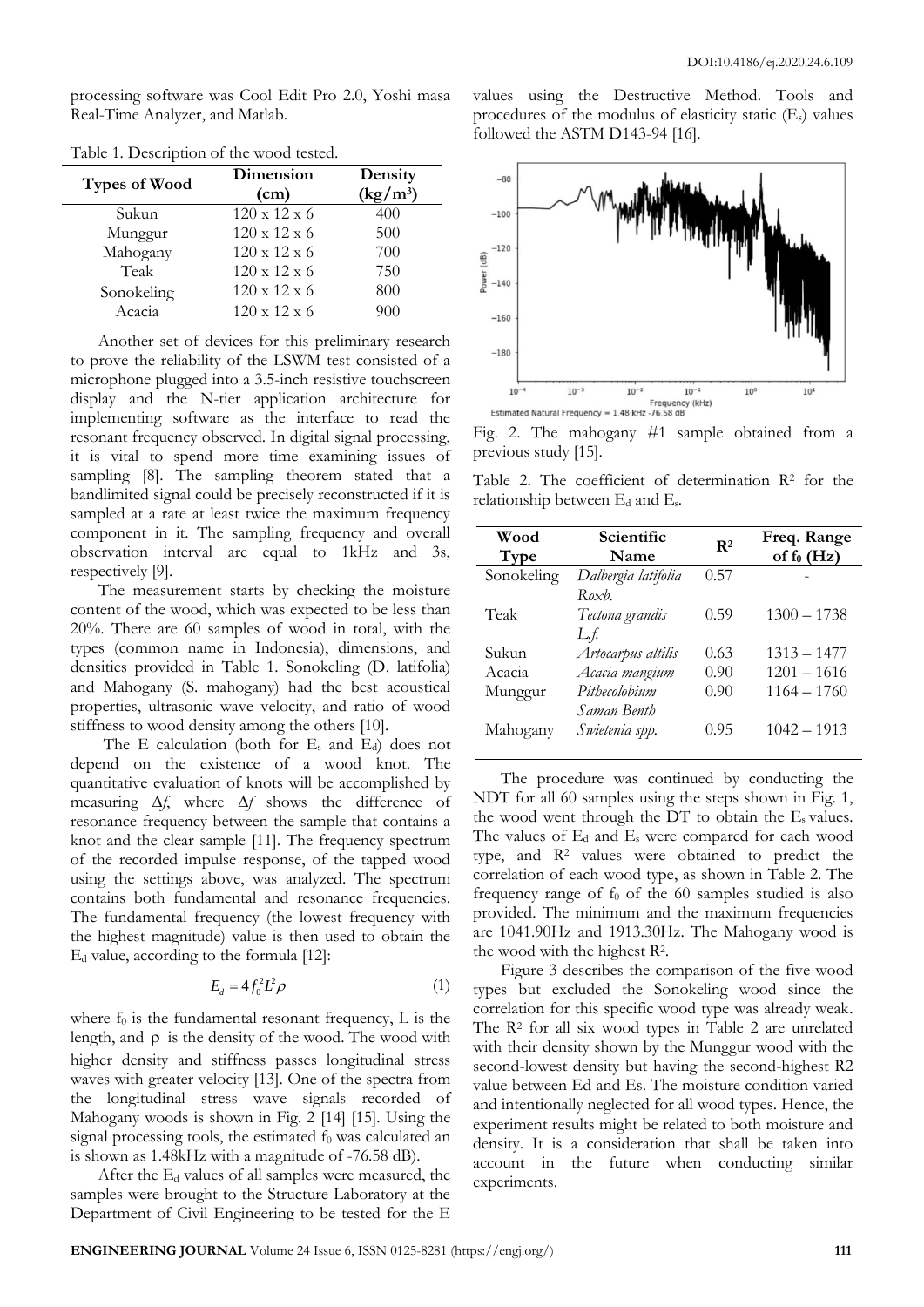# **3. Development of the Handheld Instruments**

The main idea of this research is to create an audio spectrum analyzer. We defined the frequency response specifications for the instrument as 800 – 4100Hz using the results from the preliminary LWSM, with the resonant frequency of the steel, the minimum, and the maximum frequency being 3953.90Hz and 3970.80Hz, taken into account [14]. As a buffer, the lower limit was decreased, and the upper limit was increased. The instrument is expected to be robust, easy to use, and mobile. The device is designed to be a semi-automatic instrument that records the longitudinal stress wave and processes the data signal to yield the Ed.



Fig. 3. Comparison between the  $E_d$  and  $E_s$  values of 5 wood types (50 samples) with an  $\mathbb{R}^2$  of 0.827.

#### **3.1. Main Design**

In a laboratory test, measurement of the longitudinal  $f<sub>0</sub>$  of wood is conducted by using a personal computer, either a desktop or laptop. They use a built-in FFT [17] module embedded in the software, i.e., MATLAB, Scilab, etc. For maintaining the robustness and the mobility of the instrument, the instrument was designed to be able to calculate the NDT results directly on the instrument's display. A complete hardware structural design of the device is shown in Fig. 4(a).

The sensor system consists of a dynamic microphone that has a frequency range of 100–5000Hz and a USB soundcard as the Analog-to-digital converter to sample the signal. The processing unit used a single board computer called Raspberry Pi-2 (Rpi) with Raspbian Linux as its operating system. It was embedded with quad-core Broadcom BCM2835 900MHz CPU, equipped with 4-USB ports, and some integrated communications ports, i.e., SPI, I2C, and UART. One of the most interesting facts is that it only consumed around 5W of power.

For the user interface, a 3.5-inch resistive touchscreen display was used to exclude the need for a keypad. The complete diagram of the N-tier application architecture for implementing the software for digital signal processing and user interface on the Raspberry Pi is shown in Fig. 4(b). The recorded audio files are stored in the data layer using a Linux file system. For the business or logic layer, it used a Python programming language with Scipy and Numpy library embedded. For the presentation layer, a graphical user interfaces library Tkinter and graph plotting library Matplotlib is used. The instrument was designed to be semi-automatic with an operating scenario, as shown in Fig. 5.

The user should input the parameters regarding the wood sample, including wood code, weight, length, cross-section length, cross-section width, and record duration. After the parameters appropriately inputted, the user can record the stress wave signal. The signal in time-domain automatically appears when recording stops.



Fig. 4. The proposed instrumentation system design of 'MyWood': (a). diagram of components; (b). The N-tier application architecture for software implementation.



Fig. 5. The main design of the measurement procedure of 'MyWood' instrument.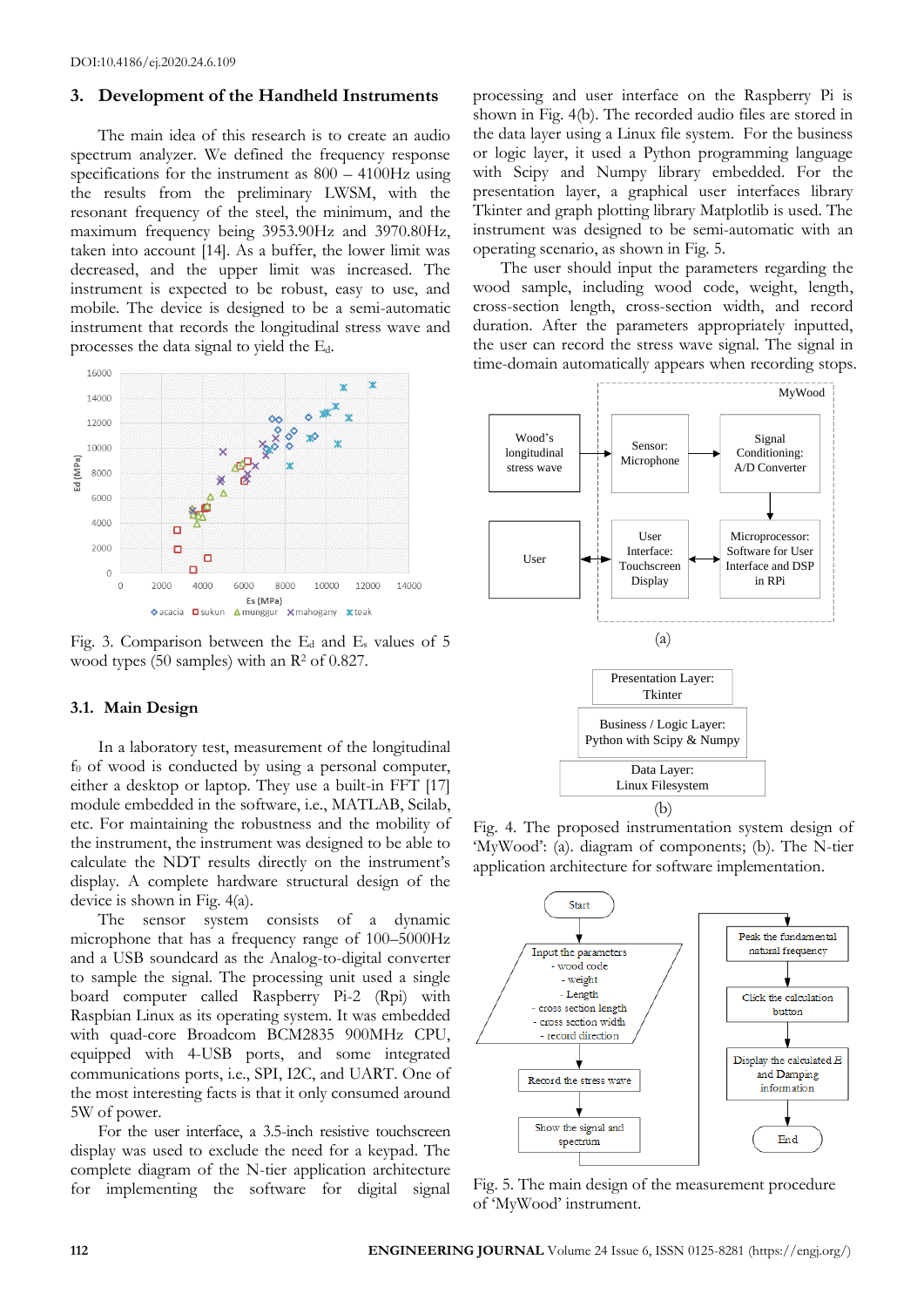After the recording process, a signal in the frequency domain can be seen on the interface. Users can then pick the fundamental frequency and use it to calculate E using Eq. (1). The fundamental resonant frequency is the resonant frequency, which has the highest magnitude,

but the lowest frequency. All information is shown on a touch screen display with four main parts of the main view, i.e., the plot area, plot toolbar, side tool, and pointer position status, as shown in Fig. 6.



Fig. 6. The user interface of the instruments to predict  $E$  of wood  $(E_s)$ .

#### **3.2. Microphone and Soundcard Performance Test**

The performances of both microphone and soundcard were evaluated by testing the frequency response, sensitivity of the receiver, and waveform. This sensor system was able to work in the desired frequency range, which is 800Hz to 4100Hz. However, the frequency response declined in the 800Hz to 2700Hz range with a sensitivity difference of  $\pm$  15 dB, which is quite poor. However, since the aim is to identify the first frequency of the peak response of an impulse, this sensitivity discrepancies effect to the results can be ignored.

The waveforms that were tested are a square wave, sine wave, and triangle wave. Input signals are created from an oscilloscope, and the instrument provides readings of the signals. Similar results are shown on both readings of slight distortion for the square wave, as shown in Fig. 7(a) and (b). No adjustment is needed for the soundcard since it performed well in the desired frequency range and has an average magnitude of -11.86 dB.

# **3.3. Fast Fourier Transform Validation**

Two kinds of tests were conducted to measure the performance of the implemented FFT algorithm, i.e., the single frequency test and dual-frequency test (intermodulation distortion (IMD) test). The first test

was to measure the response of the implemented algorithm to a single frequency between 100Hz– 4100Hz with a 100Hz increment.

The second test was to measure the level of an unwanted combination of different frequencies found in the input signal. The intermodulation distortion test added components to the sound that are not found in the original signal. This effect results from non-linearity in your audio system. For instance, two frequencies,  $f_1$ , and  $f_2$  may produce new frequencies i.e.  $f_2-f_1, f_2+f_1, f_2-2f_1$ ,  $f_2+2f_1$  or any other intermodulation component [18] [19]:

$$
m \cdot f_2 \pm n \cdot f_1 \tag{2}
$$

where *m* and *n* are integers, when a complex acoustical passage is a source, the IMD can be quite extraordinary.



Fig. 7. Square wave tests, (a) the input signal; (b) signal read by the instrument.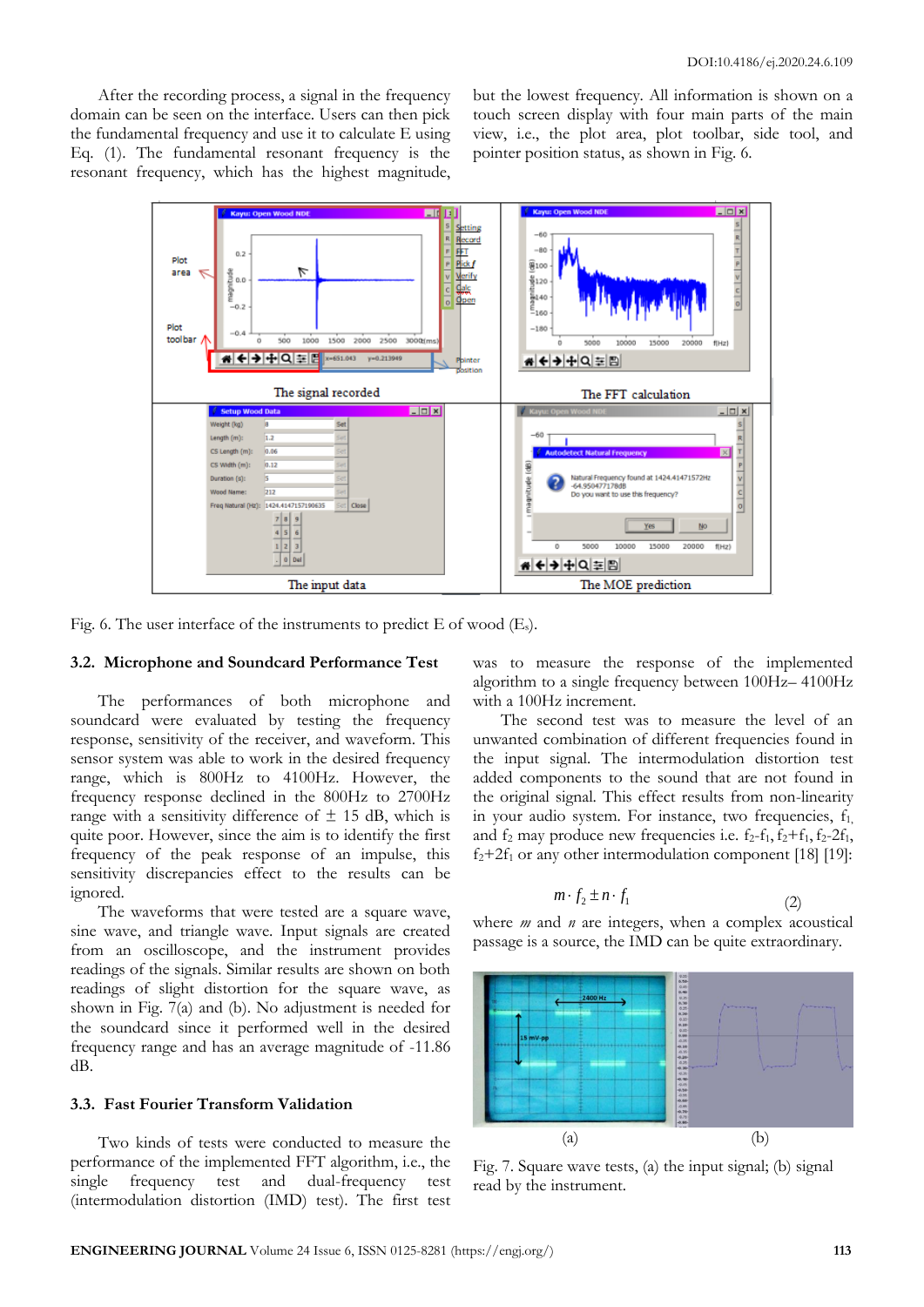

Fig. 8. An example of the FFT plot: (a). pure sine wave at 2400Hz; (b). combined sine waves of 800Hz and 2400Hz.

The first test shows that the implemented FFT algorithm is performed well with no distortion and harmonics. The example of the FFT output is shown in Fig. 8(a). The test is conducted with 3 seconds durations wave file with -3dBFS magnitude and the sample rate of the data is 44.1kHz. There is only small harmonics and ripple in a frequency higher than 4.1kHz.

# **3.4. Method to Indicate a Poor LSWM Test and Improvement to The Procedure**

The instrument developed is to predict the E<sup>s</sup> of a wood utilizes a microphone. The sensor might pick up unwanted sounds (noise) such as the noise produced by friction between the wood and the supporting base when the wood is tapped too hard. Wood is an anisotropic material where the recorded impulse signal created by the tapping might have more than one frequency resonance. Typically, the  $f_0$  is the frequency component with the highest magnitude. Specific characteristics of the wood require one to inspect the unfiltered spectrum since it might consist of ripples with some unwanted frequency components. The LSWM test procedure, therefore, needs improvement.

A band-pass filter was performed after obtaining the estimated resonant frequency  $(f_0)$  of 1480Hz with a cutoff frequency of estimated resonant frequency at 200Hz and 3rd order Butterworth band-pass filter. The filtered signal, with its estimated resonance frequency, is shown in Fig. 9. An envelope fitting is another approach which widely used to determine the damping from a free vibration curve. The decay rate definition of damping may be based on the concept of energy dissipation. If the energy loss is small compared to the stored energy, the amplitude will not decrease very much in one cycle of free vibration, and the motion is very close to being sinusoidal [20].

The procedure is to fit an exponential curve passing through the peaks amplitudes. Though more accurate, the envelope fitting process encounters similar issues with the logarithmic decrement method [21].



Fig. 9. The filtered Mahogany #1 with 3rd order Butterworth filter, at a resonant frequency of 1480Hz.



Fig. 10. The envelope fitting result of the Mahogany #1 wood.

The process of the envelope fitting procedure can be described as follows. Data points of 1764 (this number is 1/25 of the sampling rate) were selected from the signal, counted from the highest magnitude. The envelope of the signal was then produced by detecting the following data points that have lower values or peak than the previous ones. Thus, only the peak of the sinusoid signal can pass through the filter. An example of the implementation is shown in the code snippet below.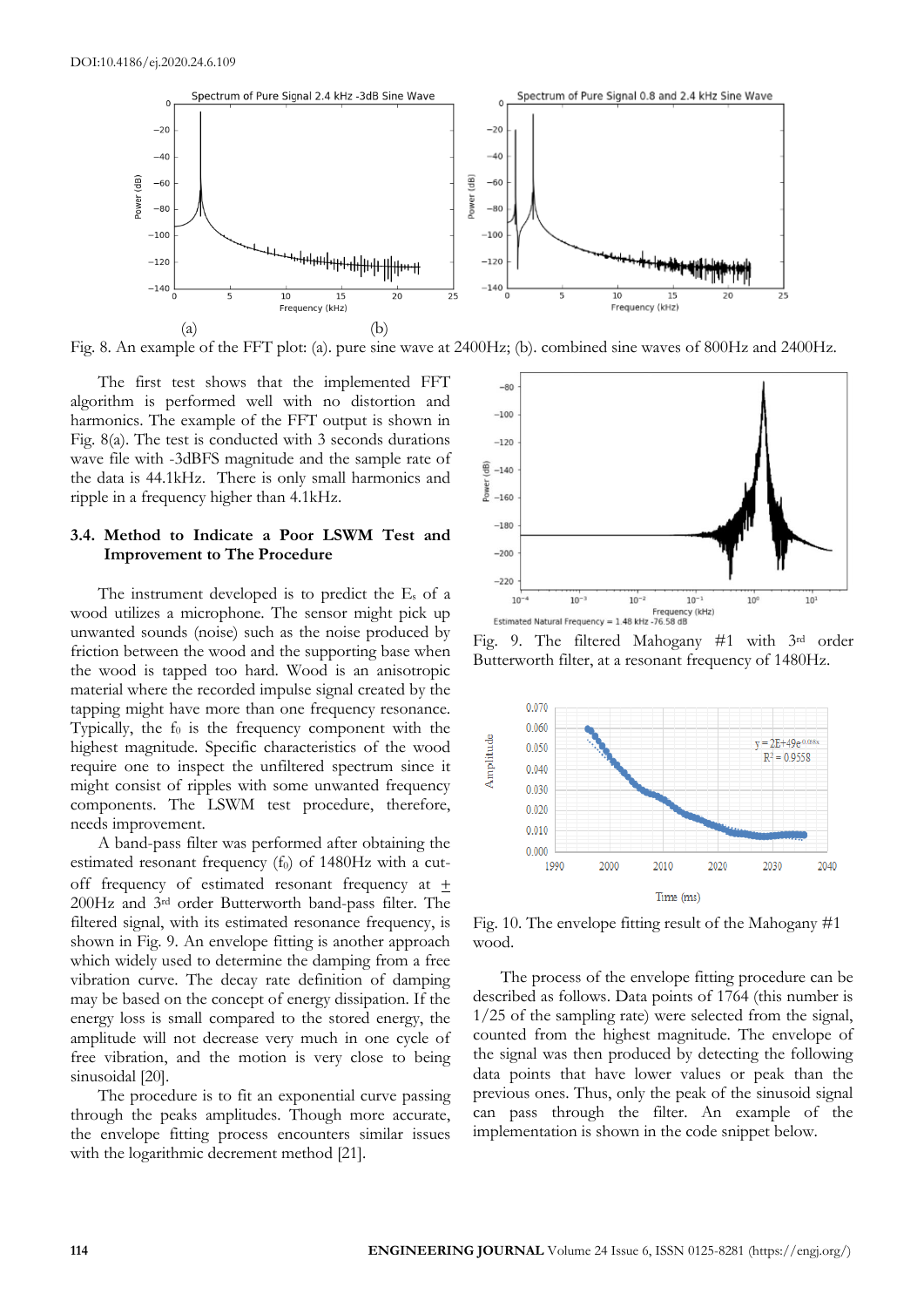| $#$ y is the filtered signal with band pass filter                                       |  |  |  |
|------------------------------------------------------------------------------------------|--|--|--|
| $\#$ y_envel is y-axis value of envelope                                                 |  |  |  |
| $\#$ t_envel is x-axis value of envelope                                                 |  |  |  |
| $#$ len is function to calculate the length of a list                                    |  |  |  |
| $y$ _envel = [y[data] for data in range(len(y)-1)                                        |  |  |  |
| if (y[data-1] $\leq$ y[data] and y[data+1] $\leq$ y[data])]                              |  |  |  |
| t_envel= $\lceil \text{data} \rceil$ for data in range $\lceil \text{len}(y) - 1 \rceil$ |  |  |  |
| if (y[data-1] $\leq$ y[data] and y[data+1] $\leq$ y[data])]                              |  |  |  |

Envelope fitting using the same wood samples were done. Since the Mahogany wood is the wood with the highest  $R^2$ <sup>ed</sup> in Table 2, it is not surprising if the envelope of the filtered signal of the mahogany follows the exponential form (see Fig. 10).



Fig. 11. Histograms of R<sup>2</sup><sub>envl</sub> of various wood, i.e., Sonokeling, Teak, Sukun, Acacia, Munggur, and Mahogany.

Table 3. The pattern of  $R^2$ <sub>ed</sub> and  $R^2$ <sub>envl</sub>.

| Wood       | $R^2$ ed | Percentage $R2env1 > 0.95$ |
|------------|----------|----------------------------|
| Type       |          |                            |
| Sonokeling | 0.57     | 46.67 $\%$                 |
| Teak       | 0.59     | 56.67 %                    |
| Sukun      | 0.63     | $43.33\%$                  |
| Acacia     | 0.90     | $60.00\%$                  |
| Munggur    | 0.90     | $63.33\%$                  |
| Mahogany   | 0.95     | $73.33\%$                  |

The  $\mathbb{R}^2$  of the envelope fitting  $(\mathbb{R}^2_{\text{env}})$  that used the same wood samples were evaluated. Each type of wood consisted of 10 samples, and each sample was run three times through the envelope fitting procedure described

above, and the results of histograms showing all the 30 R<sup>2</sup><sub>env</sub> for each type of wood is shown in Fig. 11.

This result was then tabulated in Table 3 to compare the distribution of correlation between E<sup>d</sup> and E<sup>s</sup> (called  $R<sup>2</sup><sub>ed</sub>$  and the percentage frequency of  $R<sup>2</sup><sub>envl</sub>$  occurrence above 0.95 (based on the 30 data for each wood type). The wood with a low  $R^2_{\text{ed}}$ , such as the Sonokeling ( $R^2_{\text{ed}} =$ 0.57), tends to have a low  $R_{\text{envl}}$ . In contrast, the wood with high R<sup>2</sup> ed, i.e., Acacia, Munggur, Mahogany, tends to have an R<sup>2</sup><sub>envl</sub> around 0.9. It can be concluded that woods with higher  $R^2$ <sub>ed</sub> have a higher occurrence of  $R^2$ <sub>envl</sub>  $> 0.95$ . Furthermore, if the  $\mathbb{R}^2$  of the envelope fitting shows a weak correlation between the filtered signal and the exponential model, there is a higher indicates that a lot of noise is depicted in the signal, and the LSWM test should be retaken. The result has proven that the  $R^2$ <sub>envl</sub> can be used to measure how well the recorded signal is in representing the longitudinal stress wave.

#### **4. Conclusion**

A semi-automatic nondestructive evaluation instrument for predicting the E of wood called MyWood was successfully designed and implemented. Each building block of the device, i.e., the sound card, microphone, and the FFT algorithm, was well performed and validated. In the experiment, the instruments were able to accommodate any waveforms in a range of 800 – 4100Hz, which is within the frequency range of the wood's longitudinal resonant frequency. A novel method to indicate whether the test produced a weak longitudinal stress wave signal data from the LSWM was successfully introduced. The technique involves the conventional LSWM process with additional band-pass signal filtering with resonant frequency as the center frequency of the filter and the envelope fitting method. The longitudinal stress wave data from the preliminary research were able to produce a vital parameter named as  $R^2_{envl}$  that indicates whether the data recording procedure of LSWM should be redo or occurrence of environmental noise.

#### **Acknowledgment**

The authors acknowledge the Laboratory of Sensor and Tele-control System & the Acoustic Assessment Studio at the Department of Nuclear Engineering and Engineering Physics for providing the research facilities, and colleagues in the Laboratory of Structure at the Department of Civil and Environmental Engineering, Universitas Gadjah Mada for conducting the destructive test and providing us with the timbers.

#### **References**

[1] W. Sumargo, *Potret keadaan hutan Indonesia*. Edisipertama. Bogor, Indonesia: Forest Watch Indonesia, 2011.